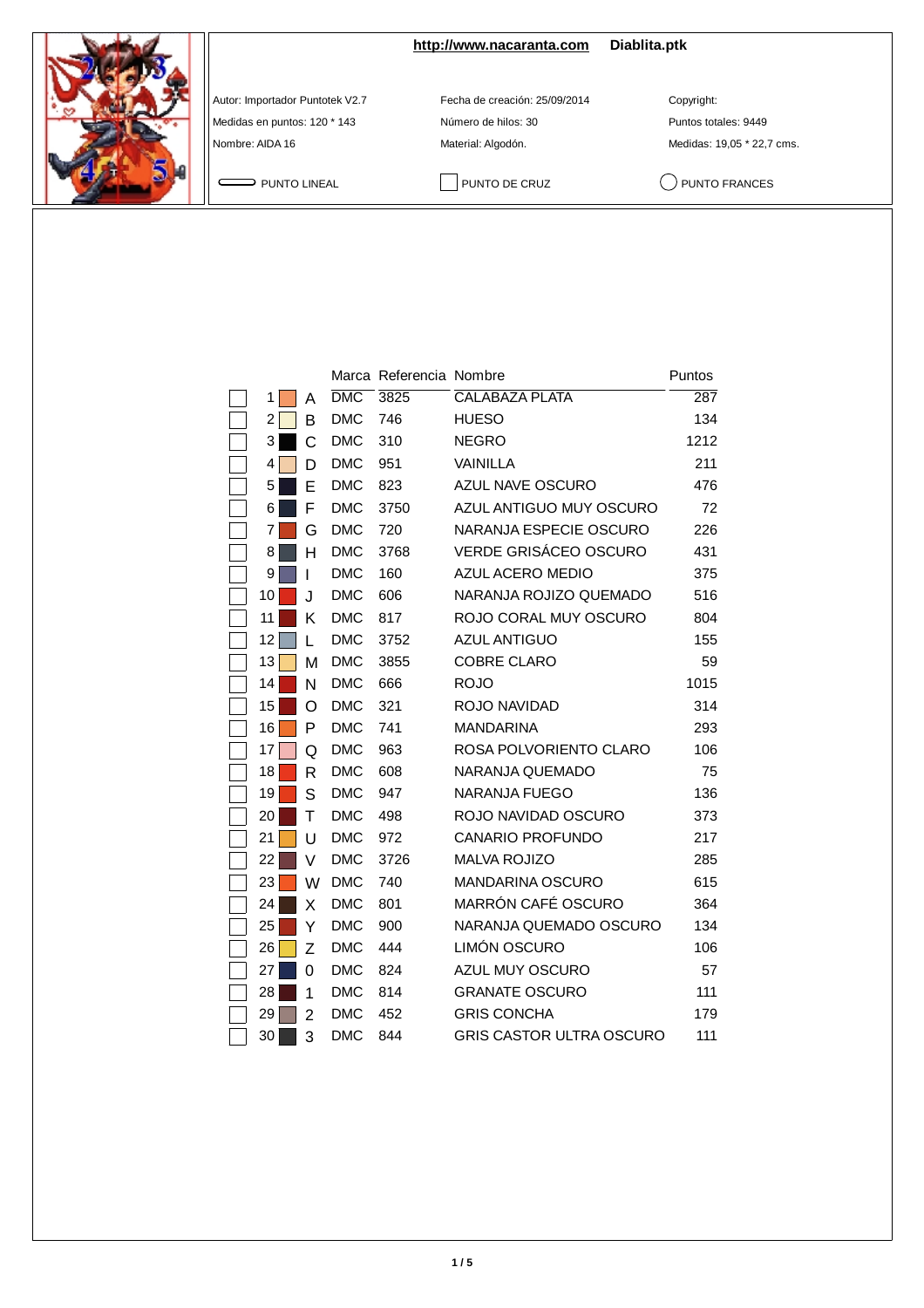|             |                   |               |    |                               | 10          |     |          |                |                      |     |                |                      |                | 20 |     |                                           |   |     |   |                     |   | 30                                        |                                  |                           |         |                    |                                  |                                           |                                                         | 40               |                           |              |                     |                 |                                  |                  |                                                  | 50                |                     |                |                     |                                             |                                |                         |     |
|-------------|-------------------|---------------|----|-------------------------------|-------------|-----|----------|----------------|----------------------|-----|----------------|----------------------|----------------|----|-----|-------------------------------------------|---|-----|---|---------------------|---|-------------------------------------------|----------------------------------|---------------------------|---------|--------------------|----------------------------------|-------------------------------------------|---------------------------------------------------------|------------------|---------------------------|--------------|---------------------|-----------------|----------------------------------|------------------|--------------------------------------------------|-------------------|---------------------|----------------|---------------------|---------------------------------------------|--------------------------------|-------------------------|-----|
|             |                   |               |    |                               |             |     |          |                |                      |     |                |                      |                |    |     |                                           |   |     |   |                     |   | $\overline{2}$                            |                                  |                           |         |                    |                                  |                                           |                                                         |                  |                           |              |                     |                 |                                  |                  |                                                  |                   |                     |                |                     |                                             |                                |                         |     |
|             |                   |               |    |                               |             |     |          |                |                      |     |                |                      |                |    |     |                                           |   |     |   |                     |   | 2 <sup>1</sup><br>$\overline{\mathbf{2}}$ |                                  |                           |         |                    |                                  |                                           |                                                         |                  |                           |              |                     |                 |                                  |                  |                                                  |                   |                     |                |                     |                                             |                                |                         |     |
|             |                   |               |    |                               |             |     |          |                |                      |     |                |                      |                |    |     |                                           |   |     |   |                     |   | T.                                        | 2 <br>$T$ 2 2                    |                           |         |                    |                                  |                                           |                                                         |                  |                           |              |                     |                 |                                  |                  |                                                  |                   |                     |                |                     |                                             |                                |                         |     |
|             |                   |               |    |                               |             |     |          |                |                      |     |                |                      |                |    |     |                                           |   |     |   |                     |   |                                           |                                  | V 2 2 2                   |         |                    |                                  |                                           |                                                         |                  |                           |              |                     |                 |                                  |                  |                                                  |                   |                     |                |                     |                                             |                                |                         |     |
|             |                   |               |    |                               |             |     |          |                |                      |     |                |                      |                |    |     |                                           |   |     |   |                     |   |                                           |                                  | V <sub>2</sub><br>T C V 2 |         | T 2 2<br>т         |                                  | 2 2 2                                     |                                                         |                  |                           |              |                     |                 |                                  |                  |                                                  |                   |                     |                |                     |                                             | $\mathbf{2}$                   | 2 2 V                   |     |
|             |                   |               |    |                               |             |     |          |                |                      |     |                |                      |                |    |     |                                           |   |     |   |                     |   |                                           |                                  | C C X 212                 |         | <b>CCVQ</b>        | Т<br>2 <sup>1</sup>              |                                           | Т                                                       | $\overline{2}$   | $\overline{2}$            |              |                     |                 |                                  |                  |                                                  |                   |                     |                |                     |                                             | זזזז                           |                         | X X |
|             |                   |               |    |                               |             |     |          |                |                      |     |                |                      |                |    |     |                                           |   |     |   |                     |   |                                           |                                  |                           |         |                    | C C X 2 Q 2                      |                                           | $V$ T                                                   |                  |                           | $\mathbf{2}$ |                     |                 |                                  | N N              |                                                  |                   |                     |                | ΙT                  | TCCCCC                                      |                                |                         |     |
|             |                   |               |    |                               |             |     |          |                |                      |     |                |                      |                |    |     |                                           |   |     |   |                     |   |                                           |                                  |                           |         |                    | C C V 2 Q<br>$C$ $C$ $X$ $V$ $2$ |                                           | 2 V T<br>Q2VTV                                          |                  |                           | $\mathbf{v}$ |                     |                 | K <sub>N</sub>                   | <b>KJN</b><br>JN | IT.                                              | п                 | C                   | $\mathbf{x}$   |                     | CCCXXXCC                                    |                                |                         |     |
|             |                   |               |    |                               |             |     |          |                |                      |     |                |                      |                |    |     |                                           |   |     |   |                     |   |                                           |                                  |                           |         |                    |                                  | $C$ $C$ $X$ $V$ $2$ $Q$ $2$<br>CCXXV2     |                                                         | $\mathbf{2}$     | V T                       | <b>TV</b>    | IT.                 | <b>N</b>        | K <sub>N</sub><br>N              | 4J<br>ŋ,         | N<br>C.<br>N                                     | <b>CC</b>         |                     |                |                     |                                             |                                |                         |     |
|             |                   |               |    |                               |             |     |          |                |                      |     |                |                      |                |    |     |                                           |   |     |   |                     |   |                                           |                                  |                           |         |                    |                                  | CCXXVV                                    |                                                         |                  | $\vert$ 2                 |              |                     | N               | N                                |                  |                                                  |                   |                     |                |                     |                                             |                                |                         |     |
|             |                   |               |    |                               |             |     |          |                |                      |     |                |                      |                |    |     |                                           |   |     |   |                     |   |                                           |                                  |                           |         |                    |                                  | <b>CCCX</b><br><b>CCCX</b>                | $\mathbf{x}$                                            | $\mathbf{x}$     | $\mathbf{v}$              | V T          | <b>TKN</b>          | N               |                                  | N<br>N           |                                                  | N<br>$\mathbf{x}$ | $\overline{2}$      | $\overline{2}$ | 2 2 Q               | $\overline{2}$<br>0000000                   |                                |                         |     |
|             |                   |               |    |                               |             |     |          |                |                      |     |                |                      |                |    |     | тт                                        |   |     |   |                     |   |                                           |                                  |                           | т       |                    |                                  | TCCCCCX<br>VXXCCCCXX                      |                                                         |                  | $\boldsymbol{\mathsf{x}}$ | X            | VK                  | N<br><b>KNK</b> |                                  | N<br>K           | N<br>$\mathbf{x}$<br>$\mathbf{x}$<br>$\mathbf v$ |                   | 2 Q                 |                | V 2 Q Q Q<br> 2 2 2 |                                             | Q Q Q Q Q<br>2 Q Q Q 2         |                         |     |
| <b>NNN</b>  |                   |               |    | <b>NN</b>                     |             |     |          |                |                      |     |                |                      |                |    |     | CCCXX                                     |   |     |   |                     |   | $\mathbf{2}$                              |                                  |                           |         |                    |                                  | $2$ Q Q Q Q $2$ $2$ X C X X X X C C C X V |                                                         |                  |                           |              |                     |                 |                                  |                  | $\mathsf{v}$                                     |                   | 2 2 2               |                |                     | $\mathsf{V}$                                | 2 Q                            | Q 2 2                   |     |
| <b>NNJN</b> | <b>KNJN</b>       |               |    | <b>NJNN</b>                   |             |     |          | <b>KJJNNNN</b> |                      |     |                |                      |                |    |     |                                           |   |     |   |                     |   | CCCCXXX                                   | v                                | $2\overline{2}$           |         | 2 2                | 2 2<br><b>CCCCXXVVVV</b>         |                                           | <b>V</b> V<br>VX                                        | $\mathbf v$      |                           |              | X<br><b>XXXCCX</b>  | C X             | $\mathbf{x}$                     | $\mathbf v$      | $\mathsf{v}$<br>$\mathbf{2}$                     | $\overline{2}$    | 2 2                 |                |                     |                                             | 2 <sup>1</sup><br>Q<br>2 Q     | 2 2 V<br>$\overline{2}$ |     |
|             | KNJN<br>KNJN      |               |    |                               |             |     |          | KKJJ<br>K K    | IJ<br>N <sub>N</sub> |     |                | <b>JNNNNNN</b>       |                |    | JJ. | <b>NNN</b>                                |   |     | N |                     |   |                                           |                                  |                           |         | CCXX               | CCCX                             | X                                         | x<br>$\mathbf{x}$<br><b>X</b>                           |                  | $X$ $X$                   | $\mathbf x$  | c c<br><b>XCCCC</b> |                 |                                  |                  | $\mathbf{2}$                                     |                   |                     |                | C.                  |                                             | 2 <sub>1</sub><br>$\mathbf{2}$ |                         |     |
|             |                   | KNJN          |    |                               |             |     |          |                | K K                  |     |                |                      |                |    |     |                                           |   |     |   |                     |   |                                           |                                  |                           |         |                    |                                  |                                           | C                                                       |                  | C X                       | C            | c c                 |                 |                                  |                  |                                                  |                   |                     | C.             | C                   |                                             |                                |                         |     |
| <b>NN</b>   |                   |               |    | <b>KNJN</b><br>KNJN           |             |     |          |                |                      |     |                |                      |                |    | K   |                                           | N |     |   |                     |   |                                           |                                  |                           |         | ĸ                  |                                  | <b>XCXXC</b><br><b>XCXXXC</b>             |                                                         |                  |                           |              | C C X<br>C C X      |                 |                                  |                  |                                                  |                   | C<br>c <sub>c</sub> |                | C C X<br>C C X      |                                             |                                |                         |     |
| KJN         | <b>KJN</b>        |               |    | <b>KNJN</b>                   | <b>KNJN</b> |     |          |                |                      |     |                |                      |                |    |     |                                           |   | K K |   | N <sub>N</sub><br>K | N |                                           |                                  | N                         | IJ      | N.<br>$\mathbb{N}$ | -N                               | NNNKXXXC<br>KVXC                          |                                                         |                  |                           |              | C C X<br>C C X      |                 | $\overline{2}$<br>$\overline{2}$ | $\mathbf{V}$     |                                                  |                   |                     |                |                     | V X C C C C X V X X C C<br><b>XCCTCVXXC</b> |                                | A A A                   |     |
|             | K J N             |               |    |                               |             |     |          | <b>KNJN</b>    |                      |     |                |                      |                |    |     |                                           |   |     |   |                     |   | KNNJ                                      |                                  | IJ.                       | IJ      |                    |                                  | <b>JNNKVC</b>                             |                                                         |                  |                           |              | C C X P             |                 |                                  |                  |                                                  |                   |                     |                |                     | VXCTATXXCABB                                |                                |                         |     |
|             | KJN<br><b>KJN</b> |               |    |                               |             |     |          | KNJN<br>KNJN   |                      |     |                |                      |                |    |     |                                           |   |     |   |                     |   | <b>VKN</b>                                |                                  | KNNJJ<br>$J-J$            |         | U.                 |                                  | <b>NNOKC</b><br><b>JJNOKC</b>             |                                                         |                  |                           |              | C C X V 2           |                 |                                  |                  |                                                  |                   |                     |                |                     | CCX22CCTTXXXGPAB<br>C T A T X A A A A A     |                                |                         |     |
|             | KNJN<br>KNJN      |               |    |                               |             |     |          |                | KNJN                 |     | KNJN           |                      |                |    |     |                                           |   |     |   |                     |   |                                           | K <sub>N</sub><br>K <sub>N</sub> | JJ                        |         | J.                 |                                  | <b>JJNOKC</b><br>$N$ O K C                |                                                         |                  |                           |              | C C X V 2           |                 |                                  |                  |                                                  |                   |                     |                |                     | C T T A D D D B B B<br>CCXVVCTAWAAADDDTC    |                                |                         |     |
|             |                   | KJN           |    |                               |             |     |          |                |                      |     |                | KNJN                 |                |    |     |                                           |   |     |   |                     |   |                                           | K <sub>N</sub>                   |                           |         |                    | N                                | OKCGGGGCCXVCT                             |                                                         |                  |                           |              |                     |                 |                                  |                  |                                                  | A                 |                     |                |                     | YWWAAMTTA                                   |                                |                         |     |
|             |                   | K J N<br>KNJN |    |                               |             |     |          |                |                      |     | K <sub>N</sub> | ĸ<br><b>N</b>        | J N N          |    | JN. |                                           |   |     |   |                     |   | <b>KNN</b><br>K N N                       |                                  |                           | IJ<br>U |                    | <b>NOK</b>                       | <b>NNOK</b>                               |                                                         | G                | D                         |              |                     |                 |                                  |                  |                                                  |                   |                     |                |                     | CBBDCCXVTY11CC1WA<br>PPCCXVT1CCCCC1WMMM     |                                | <b>TAD</b>              |     |
|             |                   | KNJN<br>KNJN  |    |                               |             |     |          |                |                      |     |                |                      | K <sub>N</sub> |    |     | <b>JNNNNN</b>                             |   |     |   |                     | N | N                                         | J                                | N.                        | N       |                    | <b>NNOK</b><br>NNOK              |                                           |                                                         |                  |                           |              | GDDP                |                 |                                  |                  |                                                  |                   |                     |                |                     | GDPCCXXT1C0LCCWAMM<br>CCXTCOOCCCCY          |                                | A                       |     |
|             |                   | <b>KNJN</b>   |    |                               |             |     |          |                |                      |     |                |                      |                |    |     |                                           |   |     |   |                     |   | N <sub>N</sub>                            | <b>N</b>                         |                           |         | <b>NOOK</b>        |                                  |                                           |                                                         |                  |                           |              |                     |                 |                                  |                  | <b>GDDCCXTG</b>                                  |                   | L.                  | ш              |                     | T.<br> c                                    |                                | $A$ $A$ $M$             |     |
|             |                   |               |    | KNJN<br>KNJN                  |             |     |          |                |                      |     |                |                      |                |    |     |                                           |   | JN. |   |                     |   |                                           |                                  | NNNNOOOOK<br>NNOOOOOOOKK  |         |                    |                                  |                                           |                                                         |                  |                           |              |                     |                 |                                  |                  | <b>GGDCCXT</b>                                   |                   |                     |                |                     | YYAYYAAAMB<br>GGCCTMADDABBBBB               |                                |                         |     |
|             |                   |               |    | KNJNN<br>KNNJN                |             |     |          |                |                      |     |                |                      |                |    | K J | <b>JNNNJK</b>                             |   |     |   |                     |   | NNKKKKKKK                                 |                                  |                           |         |                    |                                  |                                           |                                                         |                  |                           |              |                     |                 |                                  |                  | C C T Q Q                                        |                   |                     |                |                     | Q B B B B B <br>GTTTQQQBDDB                 |                                |                         |     |
|             |                   |               |    | KNNJNN                        |             |     |          |                |                      |     |                |                      |                |    |     | KJJNOKNJK                                 |   |     |   |                     |   |                                           |                                  |                           |         |                    |                                  |                                           |                                                         |                  |                           |              |                     |                 |                                  |                  |                                                  |                   |                     |                |                     | GQQQQQDAAA                                  |                                |                         |     |
|             |                   |               |    | K N N J N N I<br>KONJJNN      |             |     |          |                |                      |     |                |                      |                |    |     | KJJNOKKIKK<br>KNJJNOK                     |   |     |   |                     |   | $K$ $L$ $K$                               |                                  |                           |         |                    |                                  |                                           |                                                         |                  |                           |              |                     |                 |                                  |                  |                                                  |                   |                     |                |                     | GQQQQDASA<br>$GQQDDQQ$                      |                                |                         |     |
|             |                   |               |    | KNJJNNK<br>K N J              |             |     |          |                |                      |     |                |                      |                |    |     | KNNJJNOK<br>JJNNKKKKNNJJNNOK              |   |     |   |                     |   | KNJK<br>KNJK                              |                                  |                           |         |                    |                                  |                                           |                                                         |                  |                           |              |                     |                 |                                  |                  | KJJK                                             |                   | <b>KKK</b>          |                |                     | G A A M M D Q<br>GGAAMM                     |                                |                         |     |
|             |                   |               |    | KON                           |             | JJJ |          | <b>N</b>       |                      |     |                | <b>NNNNNJ</b>        |                |    |     | <b>JNNNOK</b>                             |   |     |   |                     |   |                                           |                                  | $K$ $\blacksquare$ $K$    |         |                    |                                  |                                           |                                                         |                  |                           |              |                     |                 |                                  |                  | KJNNK                                            |                   |                     |                |                     |                                             |                                | GGAA                    |     |
|             |                   |               |    | K <sub>N</sub><br><b>KONJ</b> |             | JJ. | IJ<br>IJ | IJ.<br>IJ      | IJ<br>IJ             | J   | J<br>Ø         | J.                   | IJ             |    |     | <b>JNNOOK</b><br><b>JJNNOOK</b>           |   |     |   |                     |   |                                           |                                  | $K$ $\Box$ $K$            |         | KNJK               |                                  |                                           |                                                         |                  |                           |              |                     |                 |                                  |                  | KJNNNK<br>KJNKKNNK                               |                   |                     |                |                     |                                             |                                | G <sub>G</sub><br>$C$ F |     |
| J.          | J<br>J            |               |    |                               |             |     |          |                |                      |     |                |                      |                |    |     | KONJJJJJJNNNOOOK<br><b>KOONNNNNNNOOOK</b> |   |     |   |                     |   |                                           |                                  |                           |         |                    | KNJK<br>$K$ $\blacksquare$ $K$   |                                           |                                                         |                  |                           |              |                     |                 |                                  |                  | KJNKOOONK<br>KJNNKOOONNK                         |                   |                     |                |                     |                                             | <b>GGCF</b>                    | $C$ $F$                 |     |
|             | J                 |               |    |                               |             |     |          |                |                      |     |                |                      |                |    |     | $K$ 0 0 0 0 0 0 0 0 0 0 0 0 $K$ K         |   |     |   |                     |   |                                           |                                  |                           |         |                    |                                  | KILK                                      |                                                         |                  |                           |              |                     |                 |                                  |                  |                                                  |                   |                     |                |                     | KJNKOOOOONNKGDACC                           |                                |                         |     |
|             |                   |               |    |                               |             |     |          |                |                      |     |                | KKOOOOOOKK<br>KKKKKK |                |    |     |                                           |   |     |   |                     |   |                                           |                                  |                           |         |                    |                                  | KNJK<br>$\mathsf{K}$                      | NJGGGJNKOONOOOOOGDFADB                                  |                  |                           |              |                     |                 |                                  |                  |                                                  |                   |                     |                |                     | KJNNKONOOOONNGAFDA                          |                                |                         |     |
|             |                   | JJ.           |    |                               |             |     |          |                |                      |     |                |                      |                |    |     |                                           |   |     |   |                     |   |                                           |                                  |                           |         |                    |                                  |                                           | <b>KGBAGGNKONOONOOOGFADDA</b><br>GBAGBAGOONOONNOGCCACAA |                  |                           |              |                     |                 |                                  |                  |                                                  |                   |                     |                |                     |                                             |                                |                         |     |
|             | J                 |               | IJ |                               |             |     |          |                |                      |     |                |                      |                |    |     |                                           |   |     |   |                     |   |                                           |                                  |                           |         |                    |                                  | GDAGBAGDGNNKKNNGCHCACCC                   |                                                         |                  |                           |              |                     |                 |                                  |                  |                                                  |                   |                     |                |                     |                                             |                                |                         |     |
|             | J                 | JJ.           | J  |                               |             |     |          |                |                      |     |                |                      |                |    |     |                                           |   |     |   |                     |   |                                           |                                  |                           |         |                    |                                  | GAGBAGBAGNK<br><b>GGDAGBAGKNK</b>         |                                                         |                  |                           |              |                     |                 |                                  |                  |                                                  |                   |                     |                |                     | KNKGCICCHHH<br><b>KGC HHHJHJ</b>            |                                |                         |     |
|             |                   |               |    |                               |             |     |          |                | J                    | JJ. |                | J                    |                |    | JJ  | J                                         |   |     |   |                     |   |                                           |                                  |                           |         |                    |                                  |                                           | GAGDAGGGGK<br>GGDAGGDDDG                                |                  |                           |              |                     |                 |                                  |                  |                                                  |                   |                     |                |                     | <b>GDC ENHHHHH</b>                          |                                |                         |     |
|             |                   |               |    | J                             |             |     |          |                | J                    |     |                | J                    | J              |    |     | J                                         |   |     |   |                     |   |                                           |                                  |                           |         |                    |                                  |                                           |                                                         |                  |                           |              |                     |                 |                                  |                  |                                                  |                   |                     |                |                     | KGGADGGGGKGDDACEEEEE                        |                                |                         |     |
|             |                   |               |    |                               |             |     |          |                |                      | J   | J              |                      |                | J. | J   |                                           |   |     |   |                     |   |                                           |                                  |                           |         |                    |                                  |                                           |                                                         | KJK              |                           |              |                     |                 |                                  |                  |                                                  |                   |                     |                |                     | KJGGGAAKILKDDAACCCCCC<br>GAADKILKAAAGGAAAA  |                                |                         |     |
|             |                   |               |    |                               |             |     |          |                | J                    |     |                | J<br>J               |                |    |     |                                           |   |     |   |                     |   |                                           |                                  |                           |         |                    |                                  |                                           |                                                         | KJK<br><b>KK</b> |                           |              |                     |                 |                                  |                  | GAADDKNJKG                                       |                   |                     |                |                     | GAADKNJKAAGGADDD                            | $G$ $A$ $A$ $B$ $B$            |                         |     |
|             |                   |               |    |                               |             |     |          |                |                      | J   |                |                      |                |    |     |                                           |   |     |   |                     |   |                                           |                                  |                           |         |                    |                                  |                                           |                                                         | <b>KK</b>        |                           |              |                     |                 |                                  |                  | GADDAKILK                                        |                   |                     |                |                     |                                             |                                | <b>GADA</b>             |     |
|             |                   |               |    |                               |             |     |          |                | J                    |     |                |                      |                |    |     |                                           |   |     |   |                     |   |                                           |                                  |                           |         |                    |                                  |                                           |                                                         | <b>KK</b>        |                           |              |                     |                 |                                  |                  | GAAAAAKILK                                       |                   |                     |                |                     |                                             |                                | GADD                    |     |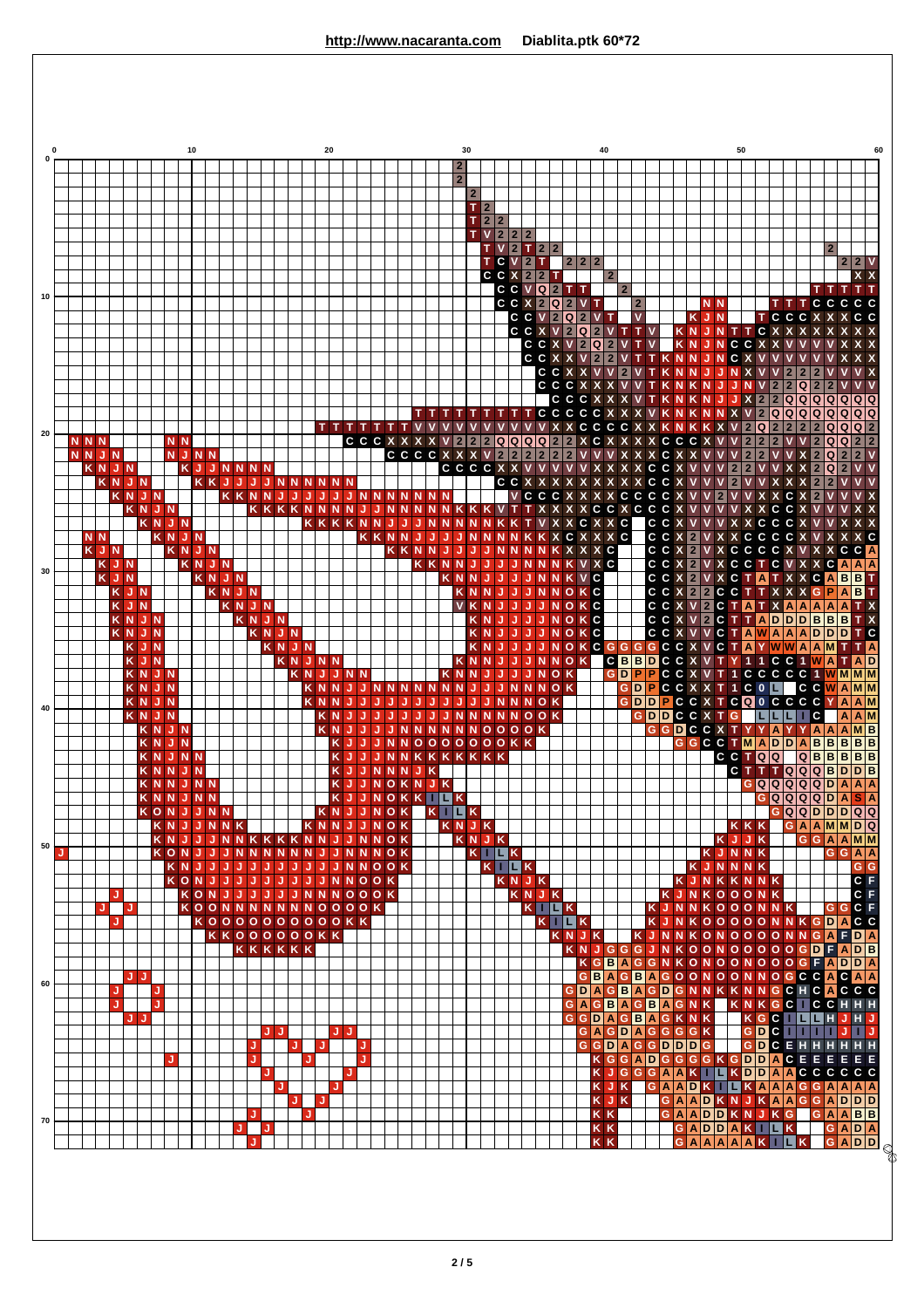|    | 60                |             | 70                                                                           |                |                |                       |                             |                                                                                                                                                                                         |                                           |                                  |     |                |                                         | 80                        |                                                                  |           |            |                         |             |           |                           |                     |                                  |                          | 90                   |                     |                                      |                |                                  |                                            |                     |             | 100          |                                                    |  |              |  |                                           |  |     |                              | 110 |                               |                               |                                         |                                |                         |                         |                |            |                |                      |              |                                     |    |  |  |   |
|----|-------------------|-------------|------------------------------------------------------------------------------|----------------|----------------|-----------------------|-----------------------------|-----------------------------------------------------------------------------------------------------------------------------------------------------------------------------------------|-------------------------------------------|----------------------------------|-----|----------------|-----------------------------------------|---------------------------|------------------------------------------------------------------|-----------|------------|-------------------------|-------------|-----------|---------------------------|---------------------|----------------------------------|--------------------------|----------------------|---------------------|--------------------------------------|----------------|----------------------------------|--------------------------------------------|---------------------|-------------|--------------|----------------------------------------------------|--|--------------|--|-------------------------------------------|--|-----|------------------------------|-----|-------------------------------|-------------------------------|-----------------------------------------|--------------------------------|-------------------------|-------------------------|----------------|------------|----------------|----------------------|--------------|-------------------------------------|----|--|--|---|
|    |                   |             |                                                                              |                |                |                       |                             |                                                                                                                                                                                         |                                           |                                  |     |                |                                         |                           |                                                                  |           |            |                         |             |           |                           |                     |                                  |                          |                      |                     |                                      |                |                                  |                                            |                     |             |              | $\overline{\mathbf{2}}$<br>$\overline{2}$          |  |              |  |                                           |  |     |                              |     |                               |                               |                                         |                                |                         |                         |                |            |                |                      |              |                                     |    |  |  |   |
|    |                   |             |                                                                              |                |                |                       |                             | $\overline{2}$                                                                                                                                                                          |                                           |                                  |     |                |                                         |                           |                                                                  |           |            |                         |             |           |                           |                     |                                  |                          |                      |                     |                                      |                |                                  |                                            |                     | $2\vert T$  | $\mathbf{2}$ |                                                    |  |              |  |                                           |  |     |                              |     |                               |                               |                                         |                                |                         |                         |                |            |                |                      |              |                                     |    |  |  |   |
|    |                   |             |                                                                              |                |                |                       |                             |                                                                                                                                                                                         | $\overline{\mathbf{2}}$<br>$\overline{2}$ |                                  |     |                |                                         |                           |                                                                  |           |            |                         |             |           |                           |                     |                                  |                          |                      |                     |                                      |                |                                  |                                            |                     | 2 2 T       |              |                                                    |  |              |  |                                           |  |     |                              |     |                               |                               |                                         |                                |                         |                         |                |            |                |                      |              |                                     |    |  |  |   |
|    |                   |             |                                                                              |                |                |                       |                             | 2 2<br>22X                                                                                                                                                                              |                                           |                                  |     |                |                                         |                           |                                                                  |           |            |                         |             |           |                           |                     |                                  |                          |                      |                     | 2 2                                  |                | т                                | 2 2 2 <br> 2                               | V <sub>T</sub>      | $V$ T       |              |                                                    |  |              |  |                                           |  |     |                              |     |                               |                               |                                         |                                |                         |                         |                |            |                |                      |              |                                     |    |  |  |   |
|    |                   | $\mathbf v$ | X X X 2 X X X X                                                              |                | $222X$         |                       |                             |                                                                                                                                                                                         |                                           |                                  |     |                |                                         |                           |                                                                  |           |            |                         |             |           |                           |                     |                                  | 2 2                      |                      | $\overline{2}$      |                                      | $\mathbf{2}$   | $\overline{2}$<br>$\overline{2}$ | V C T<br>X C C                             |                     |             |              |                                                    |  |              |  |                                           |  |     |                              |     |                               |                               |                                         |                                |                         |                         |                |            |                |                      |              |                                     |    |  |  |   |
| 10 |                   |             | T T X X T T<br>C C C C                                                       | C              | C              | т<br>C                |                             | C T T                                                                                                                                                                                   |                                           |                                  |     |                |                                         |                           |                                                                  |           |            |                         |             |           | $\overline{2}$            | $\mathbf{2}$        |                                  |                          |                      | Т<br>$\overline{2}$ | 2 Q<br>$Q$ 2                         |                |                                  | V C C<br>X C C                             |                     |             |              |                                                    |  |              |  |                                           |  |     |                              |     |                               |                               |                                         |                                |                         |                         |                |            |                |                      |              |                                     |    |  |  |   |
|    |                   |             | CCCCCX<br>CCCX                                                               | $\mathbf{x}$   |                |                       |                             | <b>XXCCCT</b>                                                                                                                                                                           | x                                         |                                  | C T |                | TNJNK                                   |                           | <b>NJK</b>                                                       |           |            |                         |             |           | V<br>т                    |                     |                                  | $\overline{\mathbf{2}}$  | $\overline{2}$<br> Q | Q<br>$\overline{2}$ | <b>2 V C C</b><br><b>VXCC</b>        |                |                                  |                                            |                     |             |              |                                                    |  |              |  |                                           |  |     |                              |     |                               |                               |                                         |                                |                         |                         |                |            |                |                      |              |                                     |    |  |  |   |
|    | C.                |             | C C X<br>C X                                                                 |                |                |                       |                             |                                                                                                                                                                                         |                                           |                                  |     |                | C C N<br>X C N                          |                           | U.<br>J.                                                         | <b>NK</b> | <b>NNK</b> |                         |             | тт        |                           |                     | $\overline{2}$<br>$\overline{2}$ | Q<br>$\overline{2}$      | 2                    |                     | <b>VXCC</b><br>VXXCC                 |                |                                  |                                            |                     |             |              |                                                    |  |              |  |                                           |  |     |                              |     |                               |                               |                                         |                                |                         |                         |                |            |                |                      |              |                                     |    |  |  |   |
|    |                   |             |                                                                              |                |                |                       |                             | $\mathbf{2}$                                                                                                                                                                            | Q                                         |                                  |     |                |                                         |                           |                                                                  |           | <b>NNK</b> |                         |             | ΤV        |                           | $\overline{2}$      | $\mathbf v$                      |                          |                      |                     | VXXCC                                |                |                                  |                                            |                     |             |              |                                                    |  |              |  |                                           |  |     |                              |     |                               |                               |                                         |                                |                         |                         |                |            |                |                      |              |                                     |    |  |  |   |
|    |                   | Q Q         |                                                                              |                |                | $\overline{2}$        | $\mathbf{2}$                | $\overline{2}$<br>Q                                                                                                                                                                     | Q<br>$\overline{2}$                       | $\overline{2}$<br>$\overline{2}$ | v   | $\mathbb N$    | IJ<br>C J J                             |                           | NKNK<br>NKNK                                                     |           |            |                         |             |           | <b>TVVX</b><br>T V X      |                     | X                                | X                        | $\mathbf{x}$         |                     | C C C<br>X C C C                     |                |                                  |                                            |                     |             |              |                                                    |  |              |  |                                           |  |     |                              |     |                               |                               |                                         |                                |                         |                         |                |            |                |                      |              |                                     |    |  |  |   |
| 20 |                   | 2 2         | Q Q Q Q Q Q Q                                                                | $\overline{2}$ | 2 2 Q          |                       | $Q$ 2<br>2 <sup>1</sup>     | $\overline{2}$                                                                                                                                                                          |                                           |                                  |     |                | ZVVXCNNKNKCVXXX                         |                           | CKKNKCXXCCCCXXV                                                  |           |            |                         |             |           |                           |                     |                                  |                          |                      |                     | CCCCCT                               |                |                                  |                                            |                     |             |              |                                                    |  |              |  | T T T T T T T                             |  |     |                              |     |                               |                               |                                         |                                |                         |                         |                |            |                |                      |              |                                     |    |  |  |   |
|    |                   |             |                                                                              |                | 2 <sub>1</sub> | 2 Q<br>$\overline{2}$ |                             |                                                                                                                                                                                         |                                           |                                  |     |                | x                                       |                           | CCCCCCXXXXCX2<br>CCCCCCX                                         |           |            |                         |             |           | $\boldsymbol{\mathsf{x}}$ |                     |                                  | v                        | $\mathbf v$          | $\overline{2}$      | 2 Q Q<br>2 <sup>1</sup>              | $\overline{2}$ | $\overline{2}$                   | IQ<br>$\overline{2}$                       | Q<br>$\overline{2}$ |             |              |                                                    |  |              |  | <b>XXXCCC</b><br><b>XXCCCC</b>            |  |     |                              |     |                               |                               |                                         |                                |                         |                         |                |            |                |                      |              |                                     |    |  |  |   |
|    |                   |             |                                                                              |                | 2 <sup>1</sup> | $\mathbf v$           |                             |                                                                                                                                                                                         |                                           |                                  |     | c c            | CCCCCCCX                                |                           | <b>CCCCCCCX</b>                                                  |           |            |                         |             |           |                           |                     |                                  |                          |                      |                     |                                      |                |                                  | <b>XXCCCC</b><br>c c                       |                     |             |              |                                                    |  |              |  |                                           |  |     |                              |     |                               |                               |                                         |                                |                         |                         |                |            |                |                      |              |                                     |    |  |  |   |
|    |                   | X C X       | C X                                                                          |                |                |                       |                             |                                                                                                                                                                                         | C                                         | C                                |     |                | <b>CCCCCCCCCCCX</b><br><b>CCCCCCCCC</b> |                           |                                                                  |           |            |                         |             |           | c x c                     |                     |                                  | C                        |                      |                     | <b>CCCV</b>                          |                |                                  |                                            |                     |             |              |                                                    |  |              |  |                                           |  |     |                              |     |                               |                               |                                         |                                |                         |                         |                |            |                |                      |              |                                     |    |  |  |   |
|    |                   |             | C C X                                                                        |                |                |                       |                             | XXCCCCCCCCCCCC                                                                                                                                                                          |                                           |                                  |     |                |                                         |                           |                                                                  |           |            |                         |             |           |                           | C X                 |                                  |                          | C X                  |                     |                                      |                |                                  |                                            |                     |             |              |                                                    |  |              |  |                                           |  |     |                              |     |                               |                               |                                         |                                |                         |                         |                |            |                |                      |              |                                     |    |  |  |   |
|    |                   | C X         |                                                                              |                |                |                       |                             | <b>CCCCCCCCXCCCC</b><br>X X C C C C C C A T X X V C C C                                                                                                                                 |                                           |                                  |     |                |                                         |                           |                                                                  |           |            |                         |             |           |                           | C X                 | C X                              |                          |                      | C                   | C X                                  |                |                                  |                                            |                     |             |              |                                                    |  |              |  |                                           |  |     |                              |     |                               |                               |                                         |                                | κ                       |                         |                |            |                |                      |              |                                     |    |  |  |   |
| 30 |                   |             | <b>V X X</b>                                                                 |                |                |                       |                             | <b>XCCCCCAAMTXX</b><br>CCCCCPPAA                                                                                                                                                        |                                           |                                  |     |                | т                                       | $\boldsymbol{\mathsf{x}}$ |                                                                  |           |            | C C C<br>C C C          |             |           |                           |                     |                                  | C X V<br>C V             |                      | x <sub>c</sub>      | <b>XCCX</b>                          |                |                                  | $\mathbf{V}$<br>C X V T                    | Т                   |             |              | v<br>$\overline{\mathsf{v}}$                       |  |              |  |                                           |  |     |                              |     |                               |                               |                                         |                                | $\overline{\mathsf{K}}$ | J K                     |                |            |                |                      |              |                                     |    |  |  |   |
|    |                   |             | <b>XXCCCCCGGGG</b><br><b>X C C C C A A A A B B M M A</b>                     |                |                |                       |                             |                                                                                                                                                                                         |                                           | GGGP                             |     |                | т                                       | т                         | $\overline{2}$                                                   |           |            | c c c<br>C C C          |             |           |                           |                     |                                  | C A C<br>$c \vee c$      |                      |                     |                                      |                |                                  | $C$ V $T$<br>$C$ $V$ $T$                   |                     |             |              | $\overline{\mathsf{v}}$<br>$\overline{\mathsf{v}}$ |  |              |  |                                           |  |     |                              |     |                               |                               |                                         | κ<br>KJA                       |                         | J K<br>IJ               | K              |            |                |                      |              |                                     |    |  |  |   |
|    | C                 |             | CCAABBDDMMM<br>$C$ A A B B D D D A A A W A A                                 |                |                |                       |                             |                                                                                                                                                                                         |                                           |                                  |     | $A \mid A$     |                                         | т<br>т                    | $\overline{2}$<br>$\mathbf v$<br>2 <sup>1</sup><br>$\mathbf v$   |           | c c        | C C C<br>$\mathbf{c}$   |             |           |                           |                     |                                  | $c \vee c$<br>c c        |                      |                     |                                      |                |                                  |                                            |                     | C T V<br>TV |              |                                                    |  |              |  |                                           |  |     |                              |     |                               |                               | K J<br>$J$ $B$                          | B                              | $\mathbf \Phi$          | IJ<br>A J J             |                | J K<br>JJ. |                | ĸ                    |              |                                     |    |  |  |   |
|    |                   |             | $A$ $D$ $D$ $D$ $D$ $M$ $M$<br>DDDDMMAW1CC1                                  |                |                |                       |                             | A A WW                                                                                                                                                                                  |                                           |                                  | Y   | A<br>$\bullet$ | Y<br>т<br>Y<br>т                        |                           | 2 <sup>1</sup><br>$\boldsymbol{\mathsf{x}}$<br>V X               |           |            | C C G G<br><b>CCDBB</b> |             |           | G                         | G<br>$G$ $C$        |                                  | $\mathsf{c}$             |                      |                     |                                      |                |                                  |                                            |                     | т<br>т      |              |                                                    |  |              |  |                                           |  |     |                              |     | K<br>IJ<br>KJB                | B                             | B<br>$\vert$ B<br>J                     | J<br>$\bf \Phi$                | $\bf \Phi$<br>J         | IJ                      |                | J.<br>IJ   |                | J K                  | J K          |                                     |    |  |  |   |
|    | D                 |             | DDMMMW1CCCCC1                                                                |                |                |                       |                             |                                                                                                                                                                                         |                                           |                                  |     |                | $\mathsf{T}$                            |                           | $\overline{\mathbf{x}}$<br>$\mathbf{V}$                          |           | $C$ $C$    |                         | $P$ $P$ $D$ |           |                           | G                   |                                  |                          |                      |                     |                                      |                |                                  |                                            | v                   |             |              |                                                    |  |              |  |                                           |  |     | KNA                          |     | A                             |                               | N                                       |                                | <b>NN</b>               | N                       | N.             |            | N              |                      |              | N <sub>K</sub>                      |    |  |  |   |
| 40 |                   |             | D B D M M A W C C <br><b>BBMM</b>                                            |                | $A \mid A$     | Ÿ                     |                             | <b>CCCCOQCT</b>                                                                                                                                                                         |                                           | I LI                             |     |                | 0 C 1 T                                 |                           | V X C C<br>V X                                                   |           |            | <b>CPDDG</b>            | $P$ $Q$     |           |                           |                     |                                  |                          |                      |                     |                                      |                |                                  |                                            |                     |             |              |                                                    |  |              |  |                                           |  |     | $\circ$                      |     |                               |                               | $\circ$                                 | 000                            |                         |                         | 0 <sub>o</sub> | $\circ$    |                |                      |              |                                     |    |  |  |   |
|    | B                 |             | <b>BBMMAA</b><br><b>MMMAAAY</b>                                              |                |                |                       | $\mathbf{C}$ $\blacksquare$ |                                                                                                                                                                                         | L<br>Y                                    | <b>AYYT</b>                      | L   |                | G                                       | т<br>V                    | $\mathbf{V}$<br>$\boldsymbol{\mathsf{x}}$<br>$X$ $C$ $D$ $G$ $G$ |           |            | <b>CDDG</b>             |             |           |                           |                     |                                  |                          |                      |                     |                                      |                |                                  |                                            |                     |             |              |                                                    |  |              |  |                                           |  |     | 3<br>$\overline{\mathbf{3}}$ | 3 L |                               | 3 <br>$\overline{\mathbf{3}}$ | $\mathbf{3}$                            |                                | $ C $ 3                 |                         | $ C $ 3        |            | 3 <sup>1</sup> | $\mathbf{3}$         | $\mathbf{3}$ | L.                                  | 3K |  |  |   |
|    | $\mathbf{D}$<br>M | A           | AMMBBBBADDAMTVCCG<br>AMBBBBQ                                                 |                |                |                       |                             |                                                                                                                                                                                         |                                           |                                  |     |                | QQTVC                                   |                           |                                                                  |           |            |                         |             |           |                           |                     |                                  |                          |                      |                     |                                      |                |                                  |                                            |                     |             |              |                                                    |  |              |  |                                           |  | K F | F.                           |     | E                             | L.<br>F                       |                                         | FCF                            |                         |                         |                |            |                | CFFFL                |              | FFK<br>CFFFFCCHCCFFFFC              |    |  |  |   |
|    | A                 |             | <b>BBDDDDBQQATTTC</b><br>$A$ $A$ $A$ $A$ $B$ $D$ $Q$ $Q$ $Q$ $Q$ $Q$ $Q$ $G$ |                |                |                       |                             |                                                                                                                                                                                         |                                           |                                  |     |                |                                         |                           |                                                                  |           |            |                         | <b>KKK</b>  |           |                           |                     |                                  |                          |                      |                     |                                      |                |                                  |                                            |                     |             |              |                                                    |  |              |  |                                           |  |     |                              |     |                               | C C C C                       |                                         | $\overline{\phantom{a}}$ C H C |                         | $c \Box c$              |                |            |                |                      | c c c c      |                                     |    |  |  |   |
|    |                   |             | $R$ $R$ $R$ $A$ $S$ $A$ $D$ $Q$ $Q$ $Q$ $Q$                                  |                |                |                       |                             |                                                                                                                                                                                         |                                           |                                  | G   |                |                                         |                           |                                                                  |           |            |                         |             |           | KNNK                      |                     |                                  |                          |                      |                     |                                      |                |                                  |                                            |                     |             |              |                                                    |  |              |  | KKKKK                                     |  |     |                              |     |                               |                               |                                         |                                |                         | $c \mid c \mid$         |                |            |                |                      |              | KKKKK                               |    |  |  |   |
|    |                   |             | B Q A A Q D D D Q Q G<br>RRRQDMMAAG                                          |                |                |                       |                             |                                                                                                                                                                                         |                                           |                                  |     |                |                                         |                           |                                                                  |           |            |                         |             |           | KJNNK<br>KJNNNK           |                     |                                  |                          |                      |                     |                                      |                |                                  |                                            |                     |             |              |                                                    |  |              |  | KNJJNKK                                   |  |     |                              |     |                               |                               |                                         |                                |                         |                         |                |            |                |                      |              | C C KKNJJNK<br>KNJJNOOK3333KOONJJNK |    |  |  |   |
| 50 |                   |             | BBDMMAAGG<br>MMMAAGG                                                         |                |                |                       |                             |                                                                                                                                                                                         |                                           |                                  |     |                |                                         |                           |                                                                  |           |            | KJNKKJNK<br>KJNOOKJNK   |             |           |                           |                     |                                  |                          |                      |                     |                                      |                |                                  |                                            |                     |             |              |                                                    |  |              |  | KNJJNO03<br>KKKKKK3                       |  |     |                              |     |                               |                               |                                         |                                |                         |                         |                |            |                |                      |              | 3 OON J J N K<br>3 K K K K K K      |    |  |  |   |
|    |                   |             | <b>AAAGG</b><br>G G G F C                                                    |                |                |                       |                             | G G G                                                                                                                                                                                   |                                           |                                  |     |                |                                         |                           | KKJN                                                             |           |            | KJNOOOKJNNK             |             |           | OOOOKJNK                  |                     |                                  |                          |                      |                     |                                      |                |                                  |                                            |                     |             |              |                                                    |  |              |  |                                           |  |     |                              |     |                               |                               | K <sub>3</sub> CC<br>KO <sub>3</sub> CC |                                |                         |                         |                |            |                | C C 3 K<br>C C 3 O K |              |                                     |    |  |  |   |
|    |                   |             |                                                                              |                | c              |                       |                             | FCGGDDDAGKKKNNOO<br><b>ADBBBDA</b>                                                                                                                                                      |                                           |                                  |     | G N            | N                                       |                           | O                                                                |           | O          | $\Omega$<br>N           |             | N         |                           |                     |                                  |                          |                      |                     | <b>ONOOOKJNNK</b><br><b>ONOOKJNK</b> |                |                                  |                                            |                     |             |              |                                                    |  |              |  |                                           |  |     | $K$ 00300<br>KNNNK33         |     |                               |                               |                                         |                                |                         |                         |                |            |                |                      | QQ3OQK       | 3 3 K N N N K                       |    |  |  |   |
|    |                   |             | CCCCADBBBBDAGOOO<br>AAAFADDBBBDAGOOOONN                                      |                |                |                       |                             |                                                                                                                                                                                         |                                           |                                  |     |                |                                         |                           | $\circ$                                                          |           | $\circ$    | O N<br>N.               | <b>N</b>    | N         | $\circ$<br>$\circ$        | $\Omega$<br>$\circ$ | <b>N</b>                         | N                        | O K                  |                     | NKJNNK<br><b>JNK</b>                 |                |                                  |                                            |                     |             |              |                                                    |  | κ            |  | KKKKKK                                    |  |     | KJJJK                        |     |                               |                               | $ c $ $ c $                             | $333$                          |                         | $\overline{\mathbf{3}}$ |                |            |                |                      |              | KJJJK<br>KKKKKK                     |    |  |  |   |
|    |                   |             | <b>BBDFAAABBDDAGOOKKKK</b><br><b>DBDFAAGBBDAAGOK</b>                         |                |                |                       |                             |                                                                                                                                                                                         |                                           |                                  |     |                |                                         |                           |                                                                  |           |            | N                       | <b>KNK</b>  | <b>NK</b> |                           |                     | N                                | N                        | $\mathbf{o}$         | KNOOK               | <b>JNNK</b>                          | <b>JNK</b>     |                                  |                                            |                     |             |              |                                                    |  |              |  |                                           |  |     |                              |     |                               |                               | $rac{c}{c}$ , $rac{c}{c}$               |                                |                         |                         |                |            |                |                      |              |                                     |    |  |  |   |
| 60 |                   |             | C B D C C C G B B D A A G K<br>C D D C H E G B D D A A G                     |                |                |                       |                             |                                                                                                                                                                                         |                                           |                                  |     |                |                                         |                           |                                                                  |           |            |                         |             | K         |                           |                     |                                  |                          |                      |                     | KNNOKJNK                             |                |                                  |                                            |                     |             |              |                                                    |  |              |  |                                           |  |     |                              |     |                               |                               | $C \parallel C$                         |                                |                         |                         |                |            |                |                      |              |                                     |    |  |  |   |
|    |                   |             | CCCIHEGBDDAAG                                                                |                |                |                       |                             |                                                                                                                                                                                         |                                           |                                  |     |                |                                         |                           |                                                                  |           |            |                         |             | K<br>K    |                           |                     |                                  | <b>KNN</b>               |                      |                     |                                      |                |                                  | OKKJNK<br>KNOKKJNK                         |                     |             |              |                                                    |  |              |  |                                           |  |     |                              |     |                               | $C \parallel C$               | $c \overline{\phantom{a}}$ $c$          |                                |                         |                         |                |            |                |                      |              |                                     |    |  |  |   |
|    |                   | 1 L L       | THHEGDDAAG                                                                   |                |                |                       |                             | <b>IHEGBDAAAG</b>                                                                                                                                                                       |                                           |                                  |     |                |                                         |                           |                                                                  |           |            |                         |             |           |                           |                     |                                  | <b>KNK</b><br><b>KNK</b> |                      |                     |                                      |                |                                  | KJNK<br>KJK                                |                     |             |              |                                                    |  |              |  |                                           |  |     |                              |     | $\overline{c}$ $\overline{c}$ | $ c $ $\Box$ $c$              |                                         |                                |                         |                         |                |            |                |                      |              |                                     |    |  |  |   |
|    |                   |             | HHHHEGBDDAAG<br>E E E E E F <b>il</b>                                        |                |                |                       |                             | $\blacksquare$ F F F                                                                                                                                                                    |                                           |                                  |     |                |                                         |                           |                                                                  |           |            | c c c c                 |             |           |                           |                     |                                  | KNK<br>$K$ $K$           |                      |                     |                                      |                |                                  | KJK<br>KJK                                 |                     |             |              |                                                    |  |              |  |                                           |  |     | $C$ <sub>H</sub> $C$<br>CCHC |     |                               |                               |                                         |                                |                         |                         |                |            |                |                      |              |                                     |    |  |  |   |
|    |                   |             | CCCCCGBDDFFG<br>$A$ $A$ $A$ $A$ $B$ $B$                                      |                |                |                       |                             | $\begin{array}{ c c c c c }\hline \end{array}$ $\begin{array}{ c c c c c }\hline \end{array}$ $\begin{array}{ c c c c }\hline \end{array}$ $\begin{array}{ c c c c }\hline \end{array}$ |                                           |                                  |     |                |                                         |                           | <b>CCH THE CCK</b><br><b>CHHCCCCC KCC</b>                        |           |            |                         |             |           |                           |                     |                                  |                          |                      |                     |                                      |                |                                  | <b>KK</b><br>K K                           |                     |             |              |                                                    |  |              |  | $\overline{C}$ F H $\overline{C}$<br>CCFC |  |     |                              |     |                               |                               |                                         |                                |                         |                         |                |            |                |                      |              |                                     |    |  |  |   |
|    |                   |             | DAAAAFIFMAA                                                                  |                |                |                       |                             |                                                                                                                                                                                         |                                           |                                  | G   |                | CFCC                                    |                           |                                                                  |           |            |                         |             |           |                           | $C C$ $F C C$       |                                  |                          |                      |                     |                                      |                |                                  | K K                                        |                     |             |              |                                                    |  | <b>CCFFC</b> |  |                                           |  |     |                              |     |                               |                               |                                         |                                |                         |                         |                |            |                |                      |              |                                     |    |  |  |   |
| 70 |                   |             | BBBDAGBDIFF<br>DDBDAFIIFFF                                                   |                |                |                       |                             |                                                                                                                                                                                         |                                           |                                  |     |                | $C$ F $C$<br>$C$ $F$ $C$                |                           |                                                                  |           |            |                         |             |           |                           |                     |                                  |                          |                      |                     |                                      |                |                                  | <b>CCFFCCKKCCFFCC</b><br><b>CCFFKFFFCC</b> |                     |             |              |                                                    |  |              |  |                                           |  |     |                              |     |                               |                               |                                         |                                |                         |                         |                |            |                |                      |              |                                     |    |  |  |   |
|    |                   | ◎           | ADBDDGBDFAF                                                                  |                |                |                       |                             |                                                                                                                                                                                         |                                           |                                  |     | $C$ $F$        | $\mathbf{c}$                            |                           |                                                                  |           |            |                         |             |           |                           |                     |                                  |                          |                      |                     |                                      |                |                                  | CCKCCC                                     |                     |             |              |                                                    |  |              |  |                                           |  |     |                              |     |                               |                               |                                         |                                |                         |                         |                |            |                |                      |              |                                     |    |  |  | € |
|    |                   |             |                                                                              |                |                |                       |                             |                                                                                                                                                                                         |                                           |                                  |     |                |                                         |                           |                                                                  |           |            |                         |             |           |                           |                     |                                  |                          |                      |                     |                                      |                |                                  |                                            |                     |             |              |                                                    |  |              |  |                                           |  |     |                              |     |                               |                               |                                         |                                |                         |                         |                |            |                |                      |              |                                     |    |  |  |   |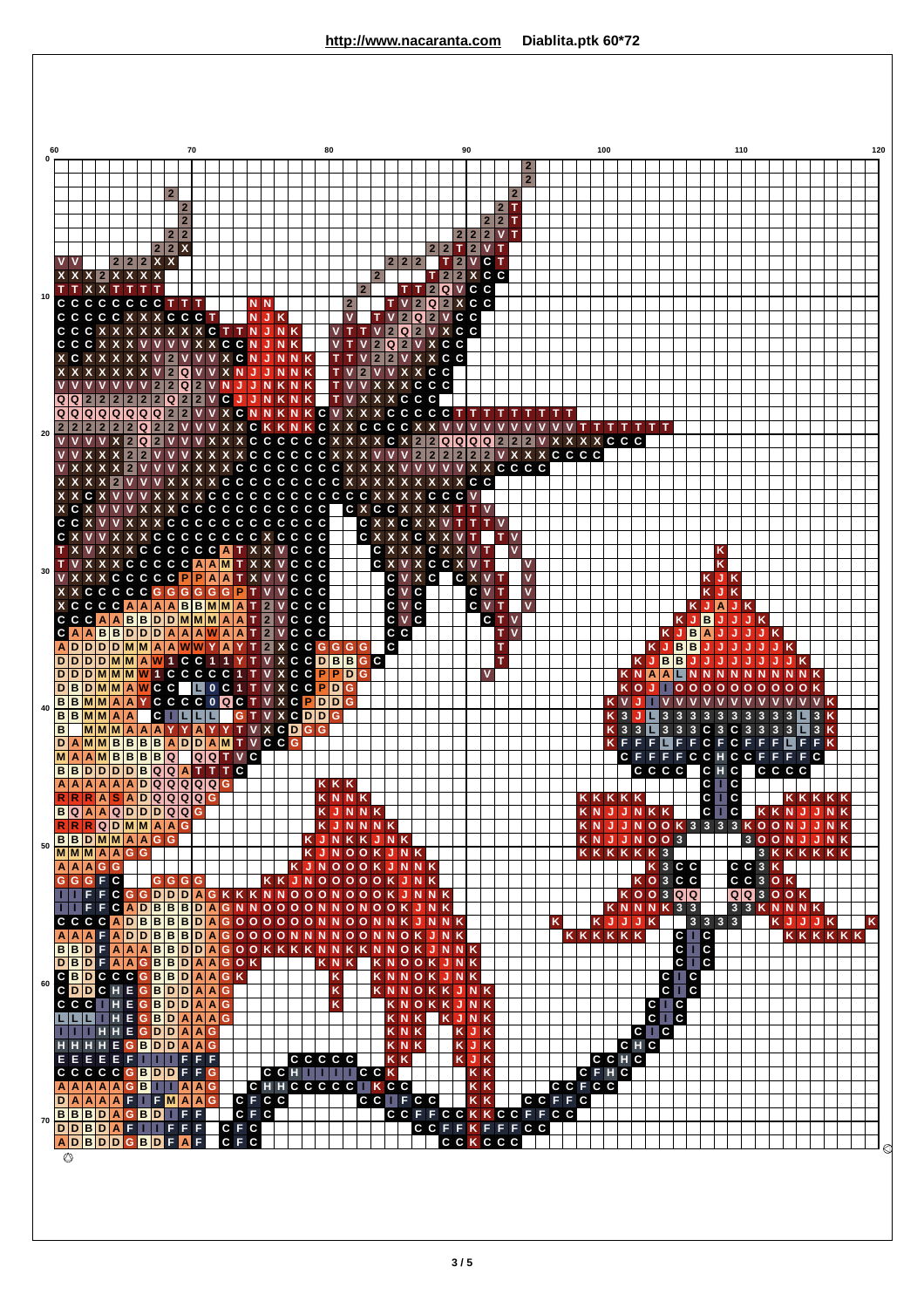